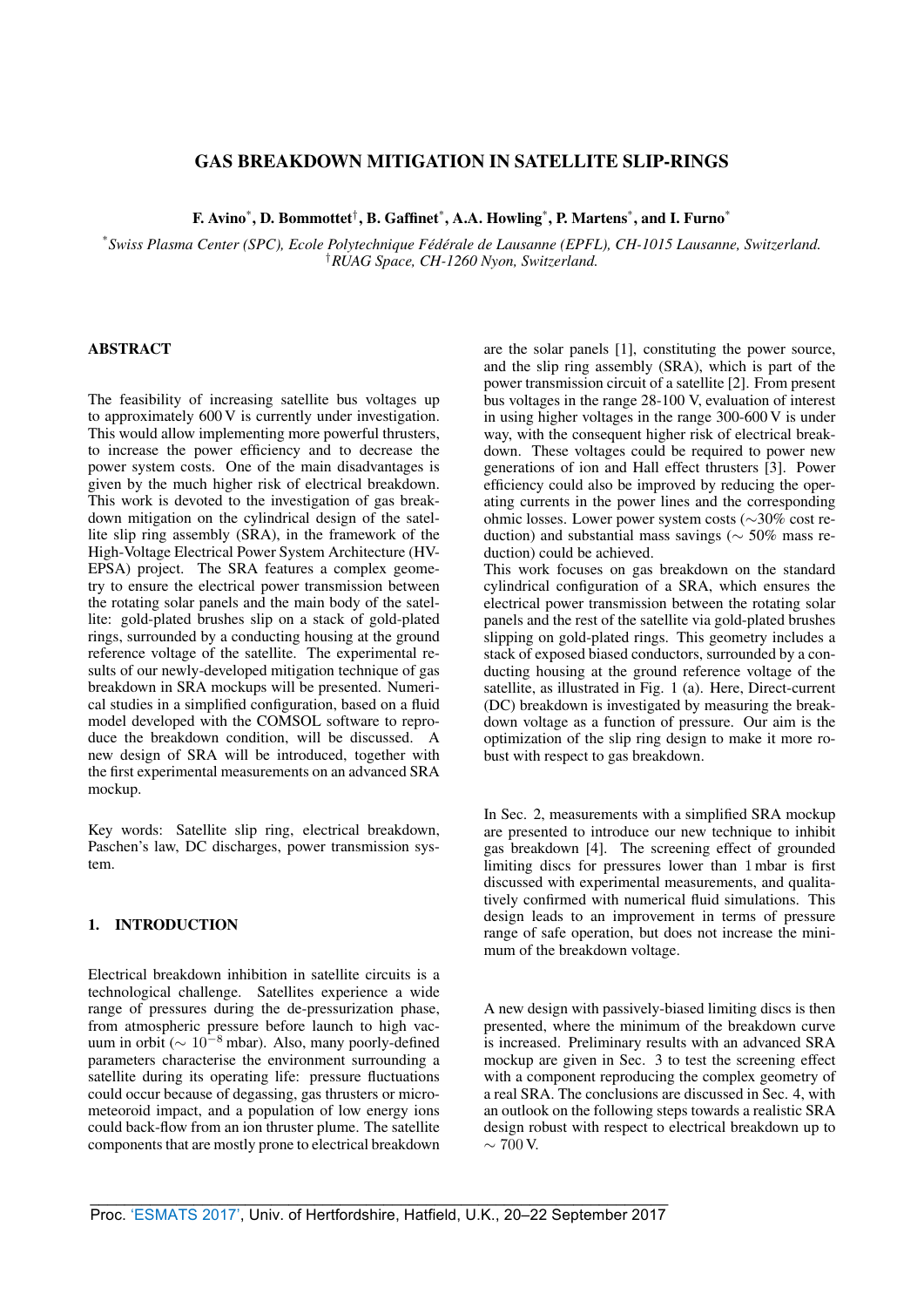

*Figure 1. (a) Picture of a cylindrical slip ring for a satellite [5]. The conducting housing surrounding the ring stack is partially removed to expose the slip ring components. A detailed view of gold-plated brushes, goldplated and insulating rings is shown. (b) Schematic of the slip ring with the colours of the components corresponding to those indicated in (a).*

# 2. SIMPLE SRA MOCKUP

#### 2.1. Experimental set-ups and procedure

A schematic of the experimental setup is shown in Fig. 2. Measurements are performed using air inside a grounded cylindrical stainless steel vacuum chamber, 32 cm diameter and 40 cm height. A minimum pressure of  $\approx 5 \times 10^{-2}$ mbar can be attained by using a rotary pump. The pressure can be adjusted either by varying the pumping speed through a valve at the pump input, or by regulating the air flux with a valve on the vacuum chamber. Pressure measurements are performed in the range  $1.3 \times 10^{-2}$ . 13 mbar. A schematic and a photograph of the simplified SRA mockup we have developed are shown in Fig. 3(a) and 3(b). A stack of rings is composed of a central brass HV-ring, 1 mm thick, with an internal diameter of 34 mm and an external diameter of 38 mm. This is held between two adjacent insulating rings with the same dimensions, made of Vetronite G-11, a material with a dielectric strength of 20 kV/mm. Two 0.2 mm thick brass discs of variable diameter enclose the assembly, which is held in the middle of the vacuum chamber by a Teflon



*Figure 2. Schematic of the experimental setup. The mockup (M) is tested inside the steel vacuum chamber (VC). The pumping system includes a rotary pump (RP), a valve (PV) to regulate the pumping speed, and a valve (AV) to set the air flow from outside the chamber. The gauges used for the pressure measurements (G) are indicated. The dielectric tester (DT) and the HV vacuum feed-throughs (VF) used to bias the HV electrode are shown. The limiting discs are biased with respect to the HV electrode using the two resistances (R<sub>1</sub>) and (R<sub>2</sub>).* 

support. The central HV-ring is positively biased with respect to the ground potential of the chamber by a nondestructive insulation tester capable of reaching 30 kV. Three current  $(1, 10 \text{ and } 100 \mu\text{A})$  and voltage  $(0-3, 0-10)$ and 0-30 kV direct current - DC) ranges provide a sufficient flexibility for the operating parameters. The limiting discs are connected to the HV electrode and to the ground via two resistances  $R_1$  and  $R_2$  to adjust their voltage, as shown in Fig. 2. The experimental procedure to measure the breakdown curves is the following: The initial pressure of  $\approx 10^{-2}$  mbar is reached. The pressure is then increased by using the pressure valves. For each pressure, the voltage is manually increased with an average speed between 10 and 100 V/s to avoid over-voltage effects. Once breakdown occurs and the tester voltage can not be increased any more, the bias voltage is set back to zero and the pressure is increased. The breakdown voltage can be read directly on the tester meter.

#### 2.2. Grounded Limiting Discs

Intuitively, electrical breakdown between electrodes can be avoided by increasing the inter-electrode gap. Although it is true for vacuum breakdown[2], gas break-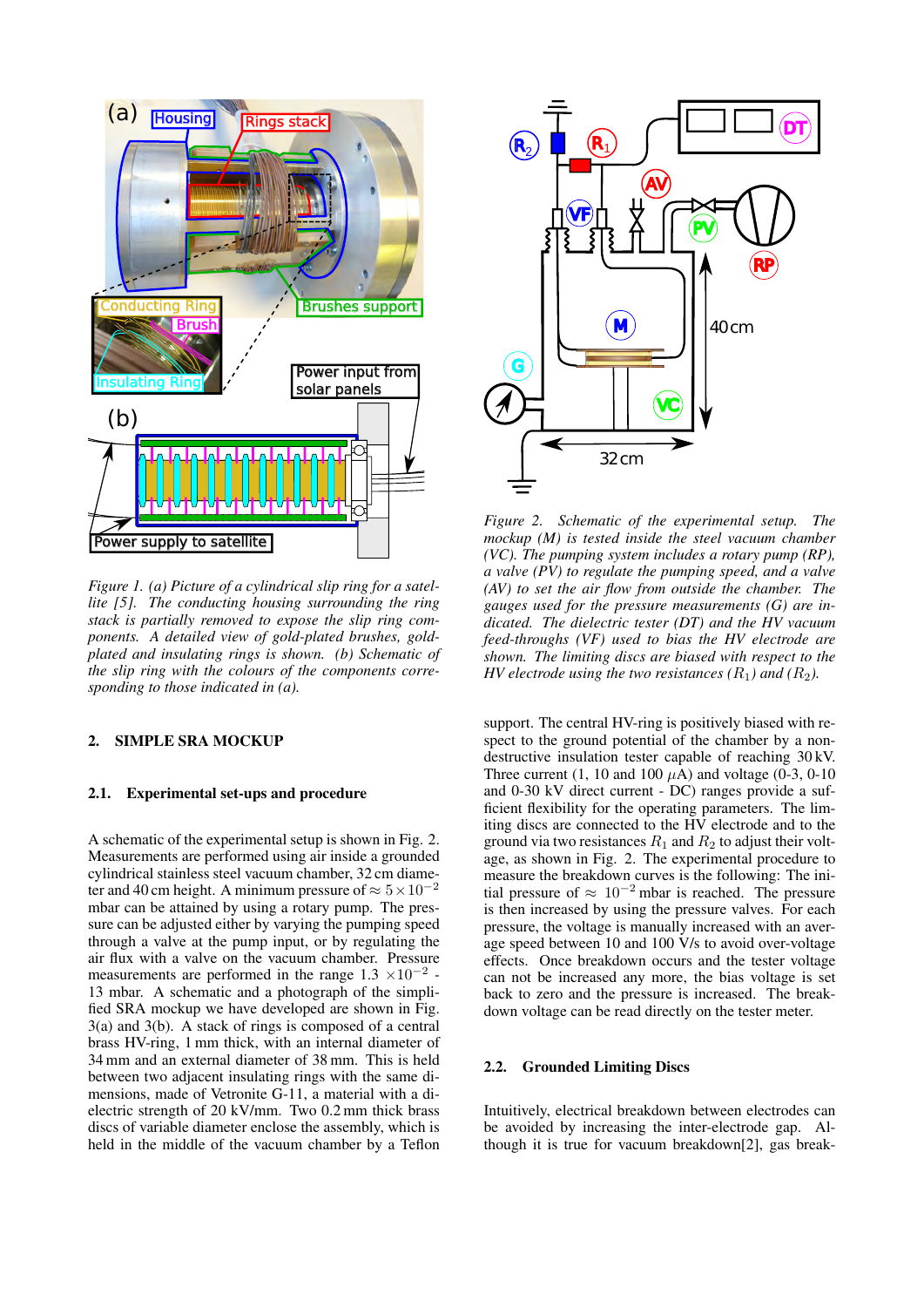

*Figure 3. (a) Schematic of the setup. The central HVring (yellow) is isolated from the external limiting discs (yellow) by two insulating rings of Vetronite (white). The top disc is raised to show the lower part of the stack. The insulating support filling the internal volume inside the rings is not shown. (b) Photograph of the assembly.*

down occurs at lower voltages and along the electrical field path where the ionizing avalanche process is the most efficient, not necessarily along the shortest path. This is relevant in complex geometries like in a SRA, where the available breakdown paths range from the millimetre scale between adjacent rings, up to tens of centimetres between a HV ring and the surrounding conducting housing at the ground reference voltage of the satellite (Fig. 1). In our experimental investigations, the grounded vacuum chamber plays a role equivalent to that of the SRA housing. For low-enough pressures, a gas discharge between the HV ring and the surrounding vacuum chamber can be dominant.

In this section, we present the results obtained with our SRA mockup, keeping the limiting discs at the ground potential, which corresponds to  $R_1 \rightarrow \infty$  and  $R_2 \rightarrow 0$ . The breakdown curves were measured for progressively increasing diameter of the discs. The chosen values are 38 mm, 40 mm, 44 mm, 48 mm and 58 mm. These diameters correspond to two conducting boundaries extending beyond the HV-ring radius by  $+0$  mm,  $+1$  mm,  $+3$  mm, +5 mm, and +10 mm, respectively. The breakdown curve measurements in the range  $p = 5 \times 10^{-3} - 10$  mbar are presented in Fig. 4. A maximum bias of 6 kV was applied to the HV-ring. The error-bars correspond to the resolution of the voltage meter, which is 100 V or 200 V for the values below or above 3 kV, respectively.

A first set of breakdown measurements was performed without the grounded discs. Comparing these results with those including the  $+0$  mm discs reveals opposite trends at the two sides of the crossing point between the two curves (at  $p \simeq 5 \times 10^{-1}$  mbar). The presence of the limiting grounded discs modifies the low-pressure branch, increasing the breakdown voltage. This effect can be related to the modified electric field spatial distribution that inhibits the discharge on long electric field paths towards the chamber walls, as shown in Sec. 2.3 with numerical simulations. On the other hand, the highpressure range shows lower voltages due to the presence of short paths available with the inclusion of the discs. This last point is confirmed because all disc diameters give the same breakdown values at high pressures. We note that the curve without the grounded limiting discs (with only long path breakdown) will not occur in a real SRA, where the characteristic distance between the conducting rings in the stack is of the order of millimetres. The presence of progressively wider grounded surfaces



*Figure 4. Breakdown voltage as a function of the gas pressure for different grounded discs. The black circles are for the HV-ring alone inside the vacuum chamber. The other measurements refers to the assembly with grounded limiting rings of increasing diameter.*

enclosing the central HV-rings significantly increases the voltage for which the gas discharge occurs in the range  $p = 5 \times 10^{-3} - 5 \times 10^{-1}$  mbar, as shown in Fig. 4. For an intermediate pressure of  $10^{-1}$  mbar, the presence of grounded limiting discs 3 mm wider with respect to the central ring surface increases the breakdown voltage from  $\approx 1 \text{kV}$  to  $\approx 4 \text{kV}$ . We can see that for the  $+10$  mm curve, gas breakdown is almost completely suppressed up to approximately  $2 \times 10^{-1}$  mbar, for applied voltages below 6 kV. This is a significant improvement compared to the standard slip-ring where all rings have the same diameter (+0 mm curve in Fig. 4) and therefore constitutes a new technical solution to inhibit gas breakdown from the HV ring to the surrounding housing.

In Sec. 2.3, numerical simulations are presented to shed light on the physical mechanism and relevant parameters responsible for the observed breakdown curves.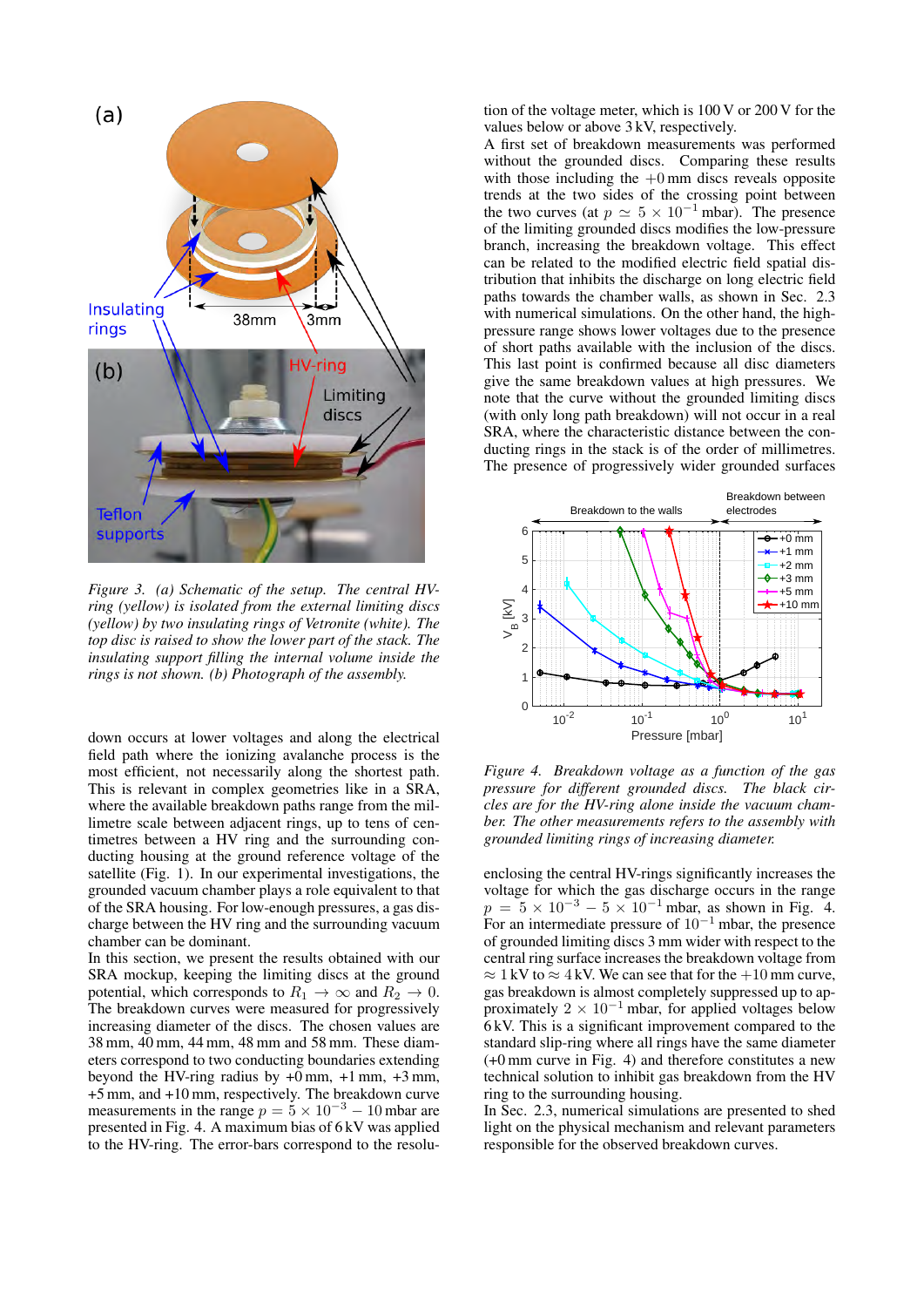### 2.3. Numerical simulations

To further investigate the experimental results obtained in Sec. 2.2, numerical studies were performed with the finite element software COMSOL 4.2 [7]. A twodimensional axisymmetric model is implemented, with a schematic shown in Fig. 5. The vertical axis of symme-



*Figure 5. Schematic of the simulation geometry. The vertical dashed red line corresponds to the axis of symmetry. The vacuum chamber walls are indicated in grey. A detailed view of the SRA is depicted. The insulating components are shown in magenta. The grounded limiting discs are in red, with the increasing diameters indicated with different colours up to yellow. The HV-ring is indicated in orange.*

try at  $r = 0$  cm is indicated with a dashed red line. Air at different pressures is set as the medium inside a cylindrical grounded chamber of 20 cm diameter. In the middle of the chamber at  $z = 0$  mm, a simplified model of the SRA is reproduced. An insulating ring is placed between the grounded limiting discs and the central HV-ring. The grounded rings of different sizes are indicated with different colours, from those with the same dimensions of the HV-ring  $(+0 \text{ mm}, \text{ in red})$ , up to the discs resulting in +10 mm grounded limiting surfaces, indicated in yellow.

The vacuum electric field  $\vec{E} = -\vec{\nabla}V$  is calculated from the Laplace equation  $\nabla^2 V = 0$  and from the boundary conditions on the voltage. Space charge effects and surface charge accumulation on insulators are neglected, because of the negligible densities of electrons and ions before breakdown. In Fig. 6(a) and 6(b), the electric field intensity is illustrated for a bias of 1 kV on the HV-ring, for the configuration with  $+0$  mm and  $+10$  mm discs, respectively. Detailed pictures of the SRA are shown in the corresponding insets. There is a significant modification of the electric field distribution when the size of the grounded limiting discs is increased. In most of the vacuum chamber volume, the E-field decreases by three orders of magnitude. Moreover, a significant fraction of the electric field lines leaving the HV-ring surface (in black) reach the wall chamber for the  $+0$  mm setup (a). On the contrary, the field lines are confined in the space between the discs for the  $+10$  mm configuration (b). A complementary view is given by the electric field streamlines leaving the chamber wall surface, indicated by the grey streamlines. For the  $+10$  mm discs, these lines can reach the HV-ring surface only in a narrow central region. The calculated field distribution is therefore consistent

with the observation that breakdown is progressively suppressed on long electric field paths for increasing disc size. The grounded limiting discs are acting as partial Faraday screens for the electric field. Fluid simulations were performed to complement the experimental measurements of electrical breakdown, implementing the model presented in [2, 6, 8]. The low-pressure range was explored, increasing the diameter of the grounded limiting discs, from  $+0$  mm up to  $+3$  mm. The results[4] are shown in Fig. 7, showing a good qualitative agreement with the measured breakdown curves in Fig. 4 [[4]]. The curves steepen by increasing the discs diameter in the pressure range from  $2 \times 10^{-2}$  mbar to 1 mbar, confirming the inhibition of the electrical breakdown towards the chamber walls. Several reasons could be responsible for the quantitative differences with respect to the experimental values, such as the numerical values of Townsend's first and second ionization coefficients. Further numerical investigations will address this topic.

### 2.4. Biased Limiting Discs

The configuration presented in Sec. 2.2 can be optimized by varying the values of  $R_1$  and  $R_2$ , and therefore the potential of the limiting discs. A simplified schematic of the circuit is shown in Fig. 8. The relative bias between the central HV-ring and the limiting discs is the key parameter that determines the breakdown at high pressure on short paths. Therefore, a positive voltage on the limiting discs with respect to the reference potential of the satellite would allow to increase the value of electric potential of the central HV-ring at which the breakdown occurs. The resistances have to be chosen high enough to keep the current below the  $100 \mu A$  limit of the dielectric tester that is used for breakdown detection. At the same time, the currents through  $R_1$  and  $R_2$  must be larger than Townsend currents, otherwise the limiting disc potential would be affected. The tested configuration features  $R_1 = R_2 = 68 \text{ M}\Omega$ , corresponding to a current of  $\sim$  7µA. The bias voltage of the limiting discs is therefore  $1/2$  the value on the central ring ( $V_{\text{discs}} = 0.5V_{\text{HV}}$ ). The measured breakdown curve with respect to the voltage applied at the central ring is shown in Fig. 9. For pressures below 0.7 mbar, we can observe breakdown voltages in the range 1 kV-2 kV, which is consistent with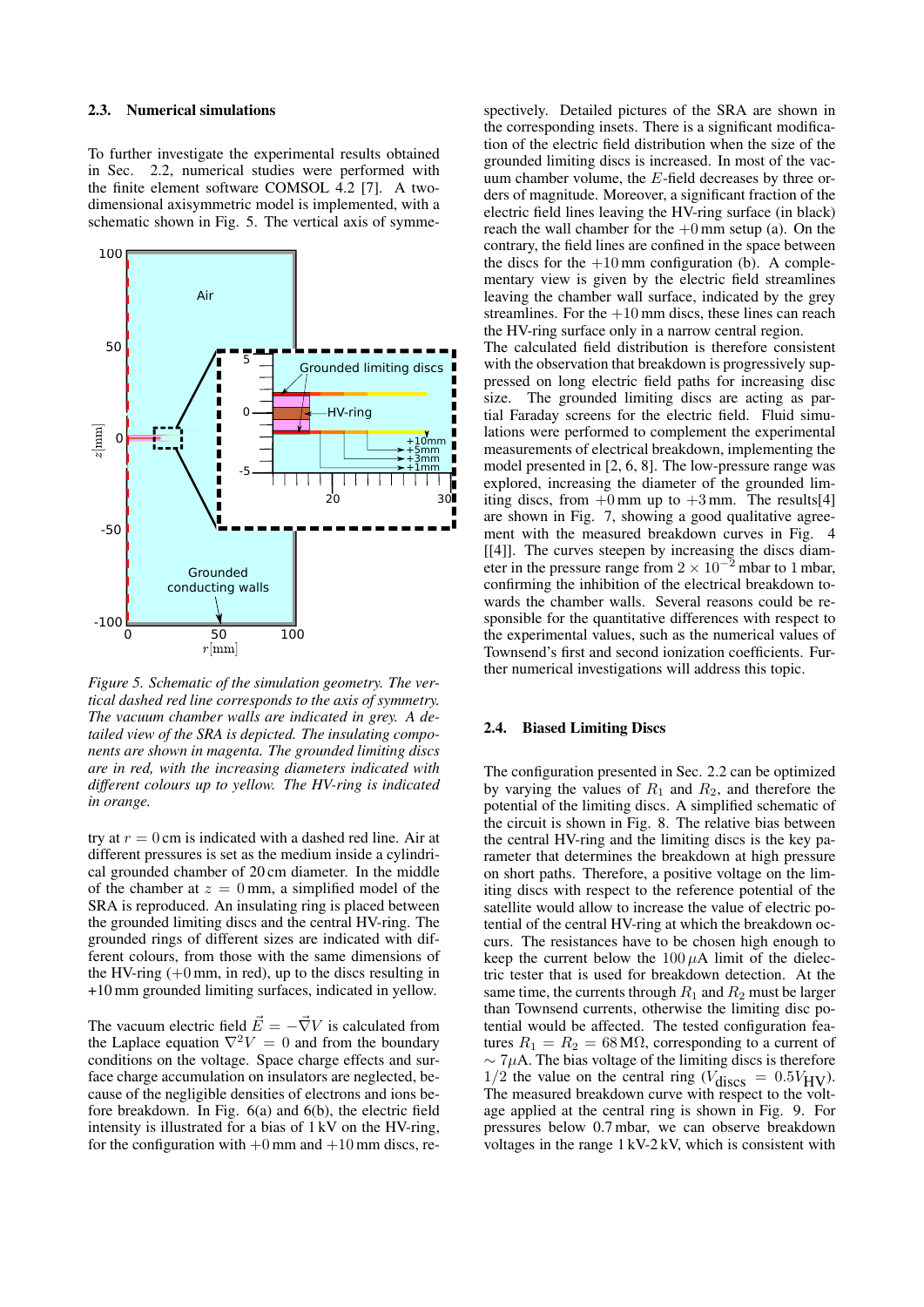

*Figure 6. Electric field distribution for (a) the* +0 *mm, and (b) the* +10 *mm disc configurations. Detailed views of the corresponding slip ring assemblies are illustrated in the corresponding insets for (a) and (b) marked by the white rectangles. The electric field streamlines leaving the HV-ring surface/chamber wall surface are in black/gray, respectively.*



*Figure 7. Numerical simulations of breakdown voltage as a function of pressure, for several diameters of the grounded limiting discs.*



*Figure 8. Schematic of a design with passively-biased limiting discs.*

the possibility of having a breakdown between the biased limiting discs and the surrounding chamber. However, the measured values remain above the target volt-



*Figure 9. Comparison of breakdown curves for grounded discs (red) and for discs biased to half of the HV-ring voltage (blue).*

age of ∼ 600 V. For pressures higher than 0.7 mbar, we can observe breakdown voltages almost twice as high as the grounded solution, corresponding to the same relative potential between the central ring and the limiting discs. The minimum of the breakdown curve of the SRA mockup has therefore been increased to more than 600 V.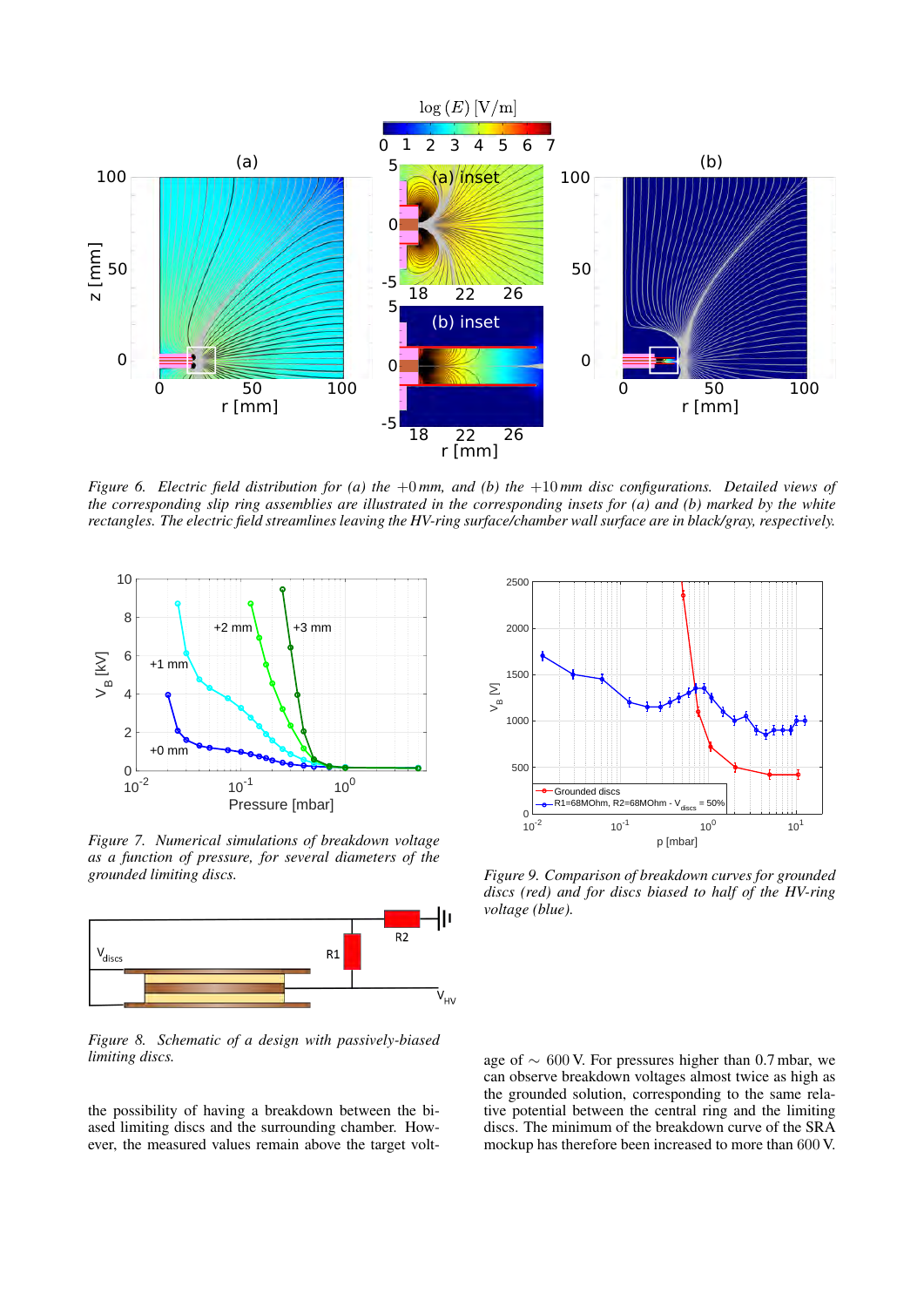## 3. ADVANCED SRA MOCKUP

To reproduce the complex structure of a real slip ring, the advanced mockup shown in Fig. 10 has been developed. It is composed of a conducting housing and a central conducting cylindrical axis on which 36 gold-plated rings are inserted. These rings are designed to be used in groups of three, with a central HV-ring of 32 mm and two limiting discs with bigger diameter. Consecutive groups feature limiting discs of increasing size. Consecutive conducting rings are electrically separated by insulating rings of 1 mm thickness. Gold-plated brushes mounted on the insulating board on top of the housing make electrical contact with the rings. The brushes are covered with Kapton, with the exception of the tip in contact with the ring. The PCV board connects the brushes to a set of cables allowing the independent control of the potential on each ring. Measurements have been performed in a 1.5 m high,



*Figure 10. Picture of the advanced SRA muckup.*

1.2 m wide vacuum chamber, using a LABView software that controls the pressure and the positive applied voltage via a dielectric tester, automatically acquiring the breakdown curve. A voltage ramp with a speed of 400 V/s is applied from  $0 \text{ V}$  to the maximum value of  $2 \text{kV}$ , keeping the maximum value for 4 s. A threshold current value of 100  $\mu$ A is used to detect the breakdown voltage  $V_B$ . The explored pressure value range from  $10^{-1}$  mbar to 40 mbar, to sufficiently investigate breakdown around the minimum of the breakdown curve that is close to 1 mbar. Five values of  $V_B$  are measured for each pressure, calculating the corresponding average and standard deviation as error bar. The pressure error bar corresponds to the 15 % tolerance given to the predefined pressure values at which the breakdown is obtained.

In Fig. 11, preliminary measurements with grounded limiting discs are presented, keeping grounded the SRA housing and the others conducting rings as well. For pressure lower than 0.6 mbar, a significant increase in the breakdown voltage for the  $+12$  mm curve is observed with respect to the  $+1$  mm curve. This confirms the screening effect observed with the simple SRA mockup discussed in Sec.2.2. For pressures higher than 0.6 mbar, the same minimum breakdown voltage is reached, which is consistent with the presence of short-path breakdown between the HV-ring and the limiting grounded discs.



*Figure 11. Breakdown curves measured on the advanced SRA mockup for two groups of grounded limiting discs, with a radius exceeding the central HV ring radius by 1 mm and 12 mm.*

### 4. CONCLUSIONS AND OUTLOOK

In this work, innovative electric breakdown mitigation passive techniques for a satellite slip ring assembly have been presented. The key role played by the vacuum chamber, which mimics the SRA housing, has been demonstrated. The electrical breakdown between the high-voltage electrode and the surrounding conducting walls dominates the low pressure branch of the measured breakdown curve. An innovative passive technical solution has been implemented to inhibit gas breakdown at low pressures: by increasing the grounded discs diameter, the occurrence of the HV-ring breakdown against the chamber is eliminated for pressures below 1 mbar and applied voltage below 1 kV. Intuitively, the grounded discs act as a partial Faraday screen, strongly reducing the value of the electric field and limiting the range of the electric field path length to the walls. The proximity of the grounded limiting discs is counter-intuitive from the point of view of vacuum breakdown. However this approach effectively inhibits gas breakdown, occurring at much lower voltages than for vacuum breakdown. Numerical simulations based on fluid transport equations of ions and electrons confirm the effectiveness of the method. An alternative configuration with biased limiting discs is presented, to effectively increase the minimum of the whole breakdown voltage curve. This allows to reach the target of voltage operation of approximately 600 V. Finally, preliminary results with an advanced SRA are presented for the grounded limiting discs configuration, addressing the compatibility of the described approach for a real satellite slip ring. Further tests are foreseen with the biased limiting disc configuration to confirm the possibility of increasing the minimum of the breakdown voltage curve up to  $\sim 700$  V. We note that in a real satellite